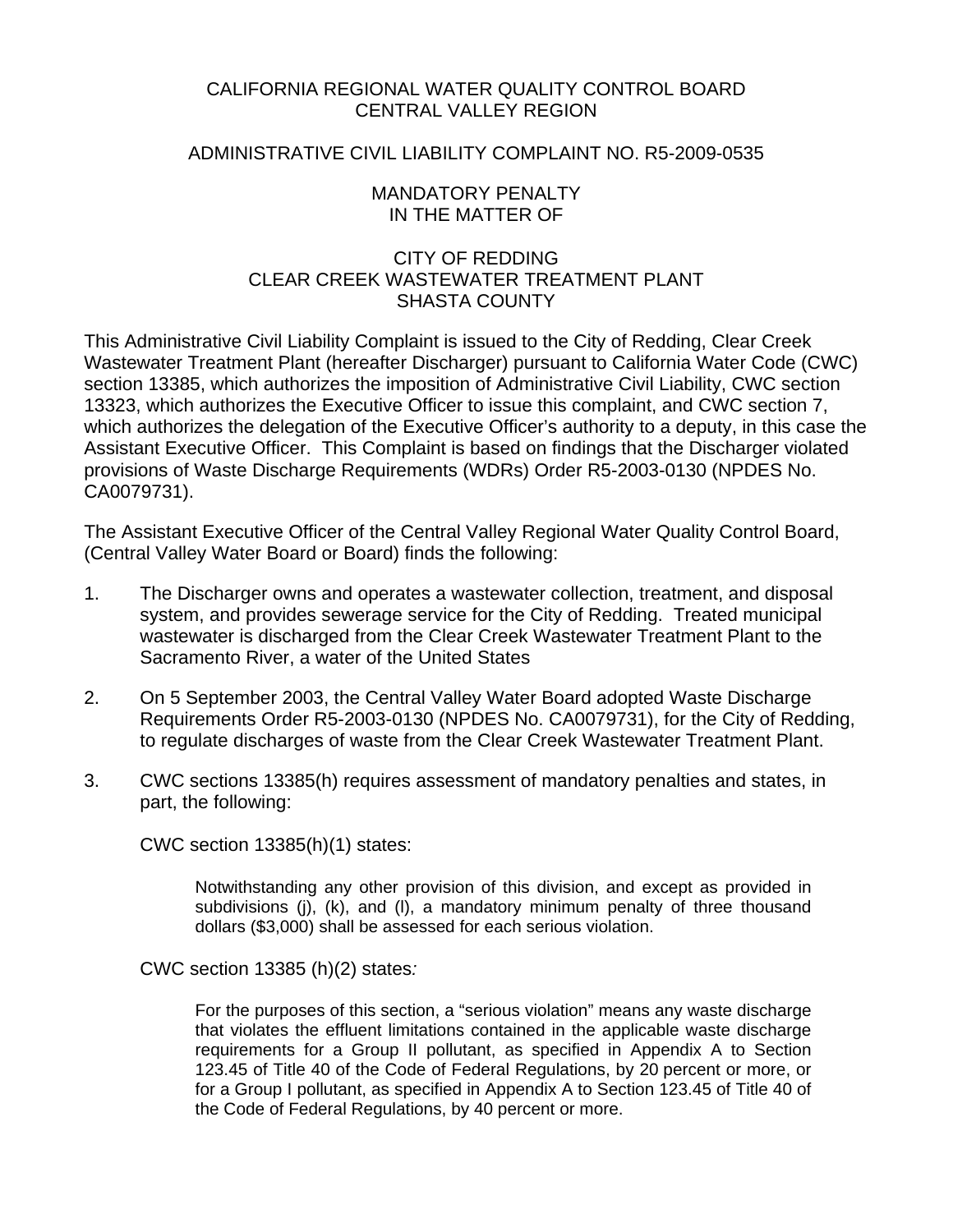4. CWC section 13323 states, in part:

Any executive officer of a regional board may issue a complaint to any person on whom administrative civil liability may be imposed pursuant to this article. The complaint shall allege the act or failure to act that constitutes a violation of law, the provision authorizing civil liability to be imposed pursuant to this article, and the proposed civil liability.

5. Order No. R5-2003-0130 included the following effluent limitation:

#### **B. Effluent Limitations**

1. Effluent shall not exceed the following limits:

| Constituent                 | Unit | Daily<br>Maximum      |
|-----------------------------|------|-----------------------|
| <b>Chlorine Residual</b>    | mq/L | $0.02$ <sup>c</sup> " |
| <sup>c</sup> 1-hour average |      |                       |

- 6. On 28 January 2007 the daily maximum effluent chlorine residual concentration was measured at 0.0286 milligrams per liter (mg/L), or 43.3 percent greater than the allowed daily maximum of 0.02 mg/L in affect at the time. The violation was the result of a faulty cell on the outfall chlorine analyzer.
- 7. On 29 January 2007 the daily maximum effluent chlorine residual concentration was measured at 0.0283 mg/L, or 41.6 percent greater than the allowed daily maximum of 0.02 mg/L in affect at the time. The violation was the result of a faulty cell on the outfall chlorine analyzer.
- 8. On 28 February 2007 the daily maximum effluent chlorine residual concentration was measured at 0.055 mg/L, or 175 percent greater than the allowed daily maximum of 0.02 mg/L in affect at the time. The violation was the result of a failure of the dechlorination equipment to react to the passing of a slug of effluent with a higher than normal chlorine residual.
- 9. On 8 March 2007 the daily maximum effluent chlorine residual concentration was measured at 0.16 mg/L, or 700 percent greater than the allowed daily maximum of 0.02 mg/L in affect at the time. The violation occurred due to a vacuum leak on the dechlorination regulator line compression fitting which caused inadequate sulfur dioxide injection into the effluent flow.
- 10. CWC section 13385(h)(2) defines a serious violation as an exceedance of 40% or more of a group I pollutant as defined in 40 CFR 123.45 or an exceedance by 20% or more of a group II pollutant as defined in 40 CFR 123.45. Chlorine residual is a group II pollutant under 40 CFR 123.45, and the measured exceedances are therefore serious violations under CWC section 13385 (h), and are subject to a mandatory minimum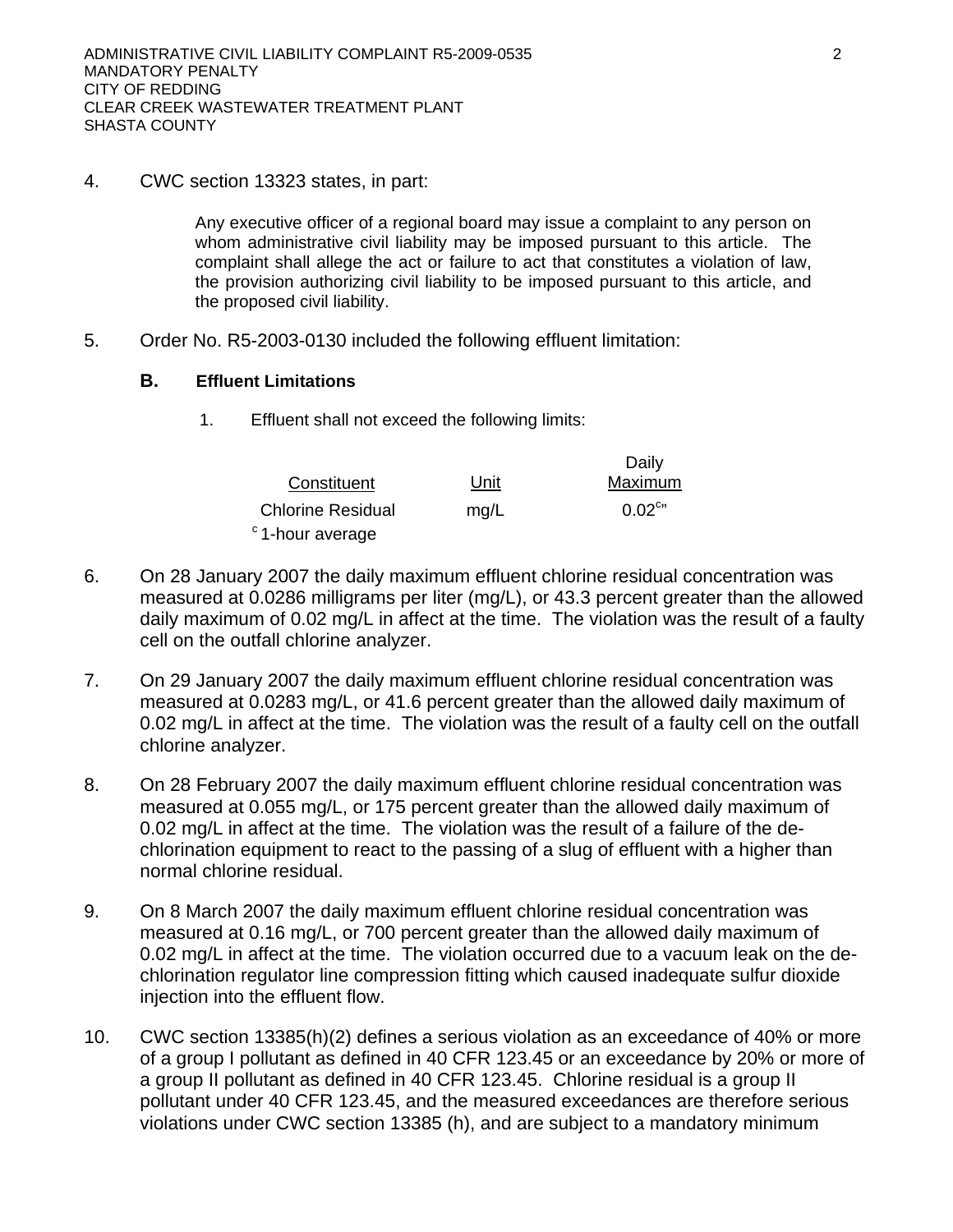- 11. penalty of \$3,000 each. The total amount of the mandatory minimum penalty for the four serious violations during the period beginning 28 January 2007 and ending 8 March 2007 is \$12,000. The total amount of the mandatory penalty is therefore \$12,000.
- 12. Issuance of this Administrative Civil Liability Complaint to enforce CWC Division 7, Chapter 5.5 is exempt from the provisions of the California Environmental Quality Act (Pub. Resources Code § 21000 et seq.), in accordance with California Code of Regulations, title 14, section 15321(a)(2).

## **THE CITY OF REDDING IS HEREBY GIVEN NOTICE THAT**:

- 1. The Assistant Executive Officer of the Central Valley Water Board proposes that the Discharger be assessed a Mandatory Penalty in the amount of **twelve thousand dollars (\$12,000).**
- 2. A hearing on this matter will be conducted at the Central Valley Water Board meeting scheduled on **13/14 August 2009**, unless the Discharger does either of the following by **15 June 2009:**
	- a. Waives the hearing by completing the attached form (checking off the box next to item #4) and returning it to the Central Valley Water Board, along with payment for the proposed civil liability of **twelve thousand dollars (\$12,000)**; or
	- b. Agrees to enter into settlement discussions with the Central Valley Water Board and requests that any hearing on the matter be delayed by signing the enclosed waiver (checking off the box next to item #5) and returning it to the Central Valley Water Board along with a letter describing issues to be discussed in settlement negotiations.
- 3. If a hearing on this matter is conducted, the Central Valley Water Board will consider whether to affirm, reject, or modify the proposed Administrative Civil Liability, or whether to refer the matter to the Attorney General for recovery of judicial civil liability.

 original signed by JAMES C. PEDRI, Assistant Executive Officer

> 18 May 2009 (Date)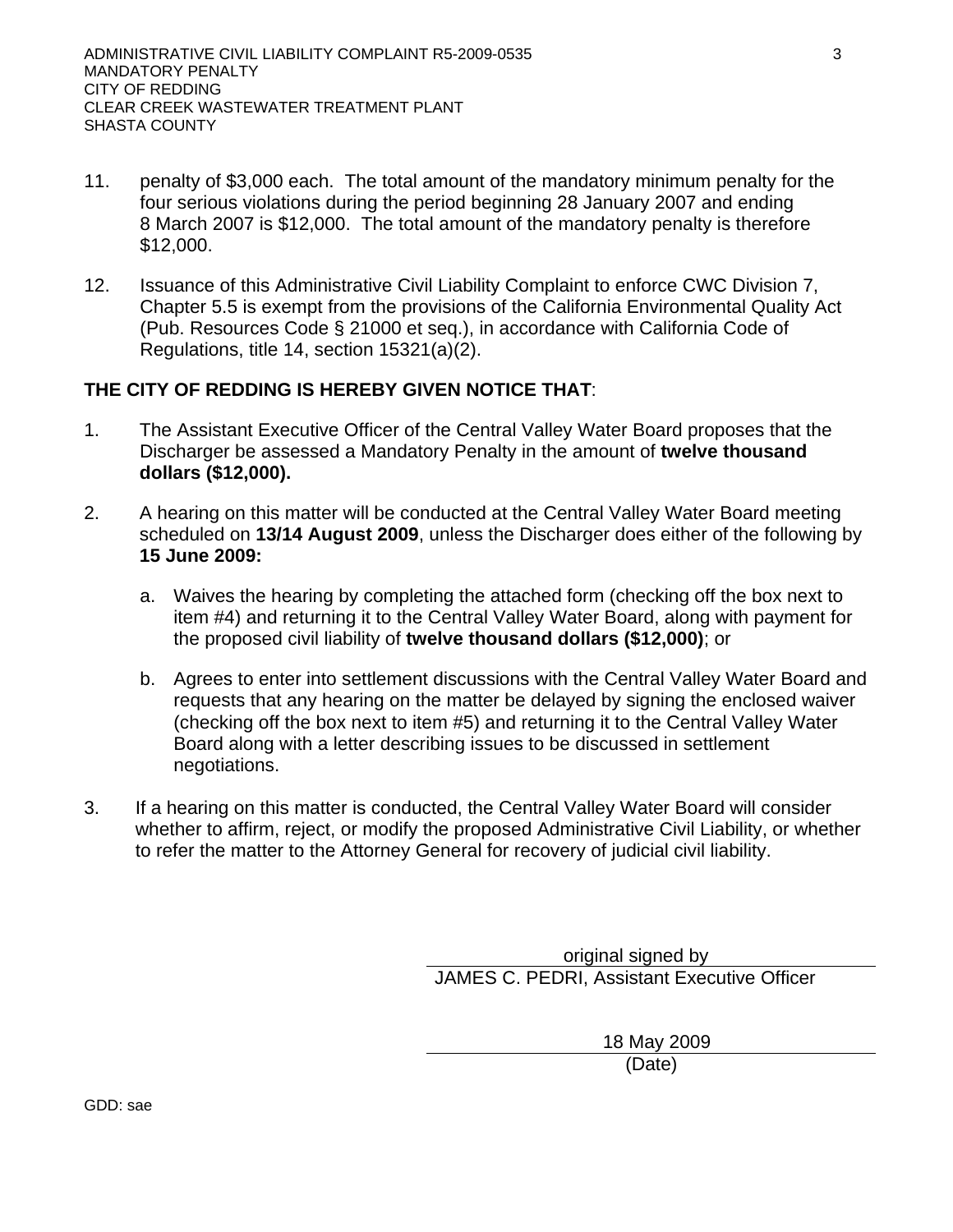#### **ADMINISTRATIVE CIVIL LIABILITY COMPLAINT**

By signing this waiver, I affirm and acknowledge the following:

- 1. I am duly authorized to represent the City of Redding (hereinafter "Discharger") in connection with Administrative Civil Liability Complaint R5-2009-0535 (hereinafter the "Complaint"):
- 2. I am informed that California Water Code section 13323, subdivision (b), states that, "a hearing before the regional board shall be conducted within 90 days after the party has been served" with the Complaint;
- 3. I hereby waive any right the Discharger may have to a hearing before the Central Valley Regional Water Quality Control Board (Central Valley Water Board) within ninety (90) days of service of the Complaint; and
- 4. *(Check here if the Discharger will waive the hearing requirement and will pay the fine)* 
	- a. I certify that the Discharger will remit payment for the proposed civil liability in the amount of **twelve thousand dollars (\$12,000)** by check, which will contain a reference to "ACL Complaint R5-2009-0535" and will be made payable to the "*State Water Pollution Cleanup and Abatement Account*." Payment must be received by the Central Valley Water Board by **15 June2009** or this matter will be placed on the Central Valley Water Board's agenda for adoption at the 13/14 August 2009 Central Valley Water Board meeting.
	- b. I understand the payment of the above amount constitutes a settlement of the Complaint, and that any settlement will not become final until after the 30-day public notice and comment period mandated by Federal regulations (40 CFR 123.27) expires. Should the Central Valley Water Board receive new information or comments during this comment period, the Central Valley Water Board's Assistant Executive Officer may withdraw the complaint, return payment, and issue a new complaint. New information or comments include those submitted by personnel of the Central Valley Water Board who are not associated with the enforcement team's issuance of the Complaint.
	- c. I understand that payment of the above amount is not a substitute for compliance with applicable laws and that continuing violations of the type alleged in the Complaint may subject the Discharger to further enforcement, including additional civil liability.

*-or-*

5.  *(Check here if the Discharger will waive the 90-day hearing requirement, but will not pay at the current time. The Central Valley Water Board must receive information from the Discharger indicating a controversy regarding the assessed penalty at the time this waiver is submitted, or the waiver may not be accepted.)* I certify that the Discharger will promptly engage the Central Valley Water Board staff in discussions to resolve the outstanding violation(s). By checking this box, the Discharger is *not* waiving its right to a hearing on this matter. By checking this box, the Discharger requests that the Central Valley Water Board delay the hearing so that the Discharger and Central Valley Water Board staff can discuss settlement. It remains within the discretion of the Central Valley Water Board to agree to delay the hearing. A hearing on the matter may be held before the Central Valley Water Board if these discussions do not resolve the liability proposed in the Complaint. The Discharger agrees that this hearing may be held after the 90-day period referenced in California Water Code section 13323 has elapsed.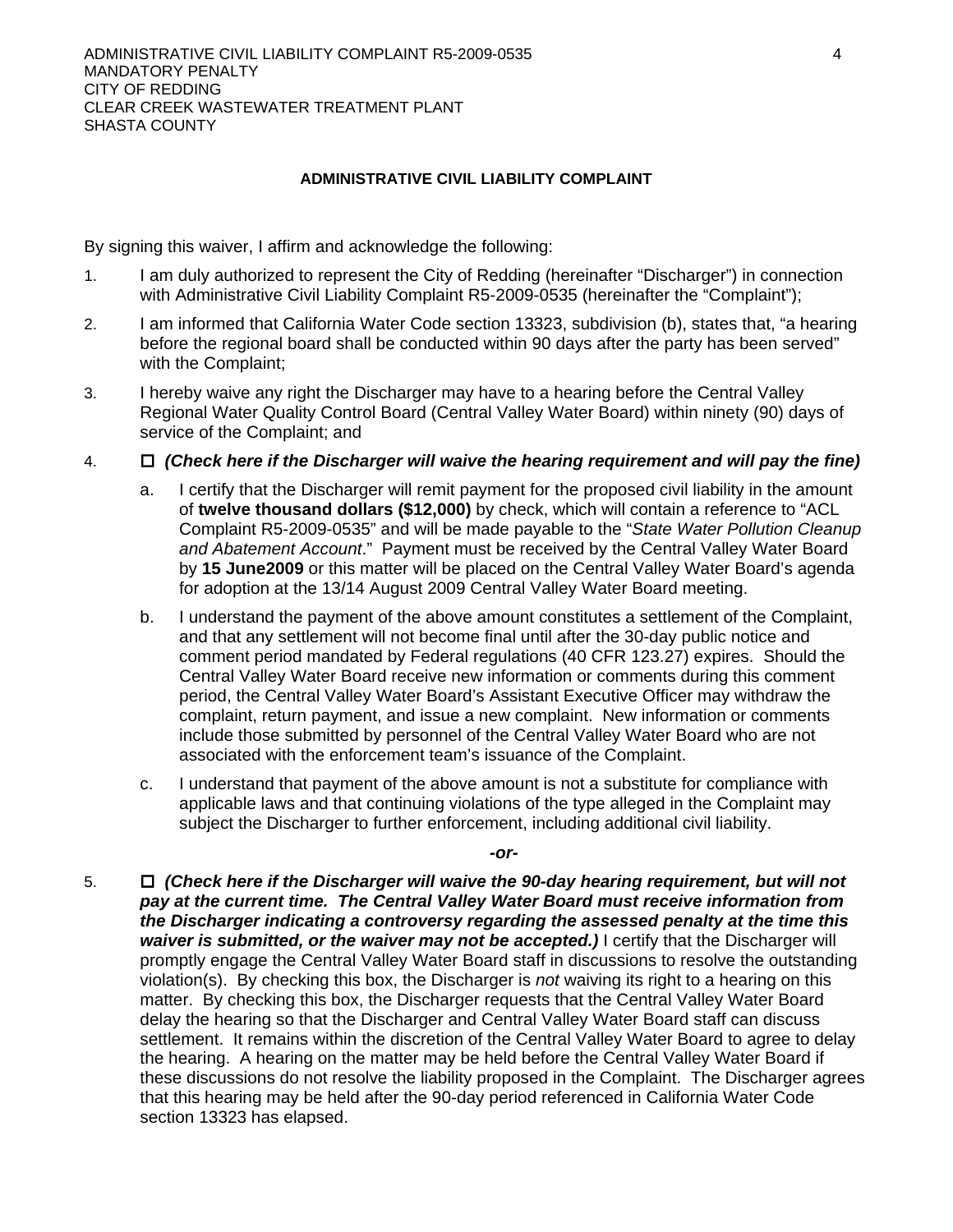6. If a hearing on this matter is held, the Central Valley Water Board will consider whether to issue, reject, or modify the proposed Administrative Civil Liability Order, or whether to refer the matter to the Attorney General for recovery of judicial civil liability. Modification of the proposed Administrative Civil Liability Order may include increasing the dollar amount of the assessed civil liability.

(Print Name and Title)

(Signature)

(Date)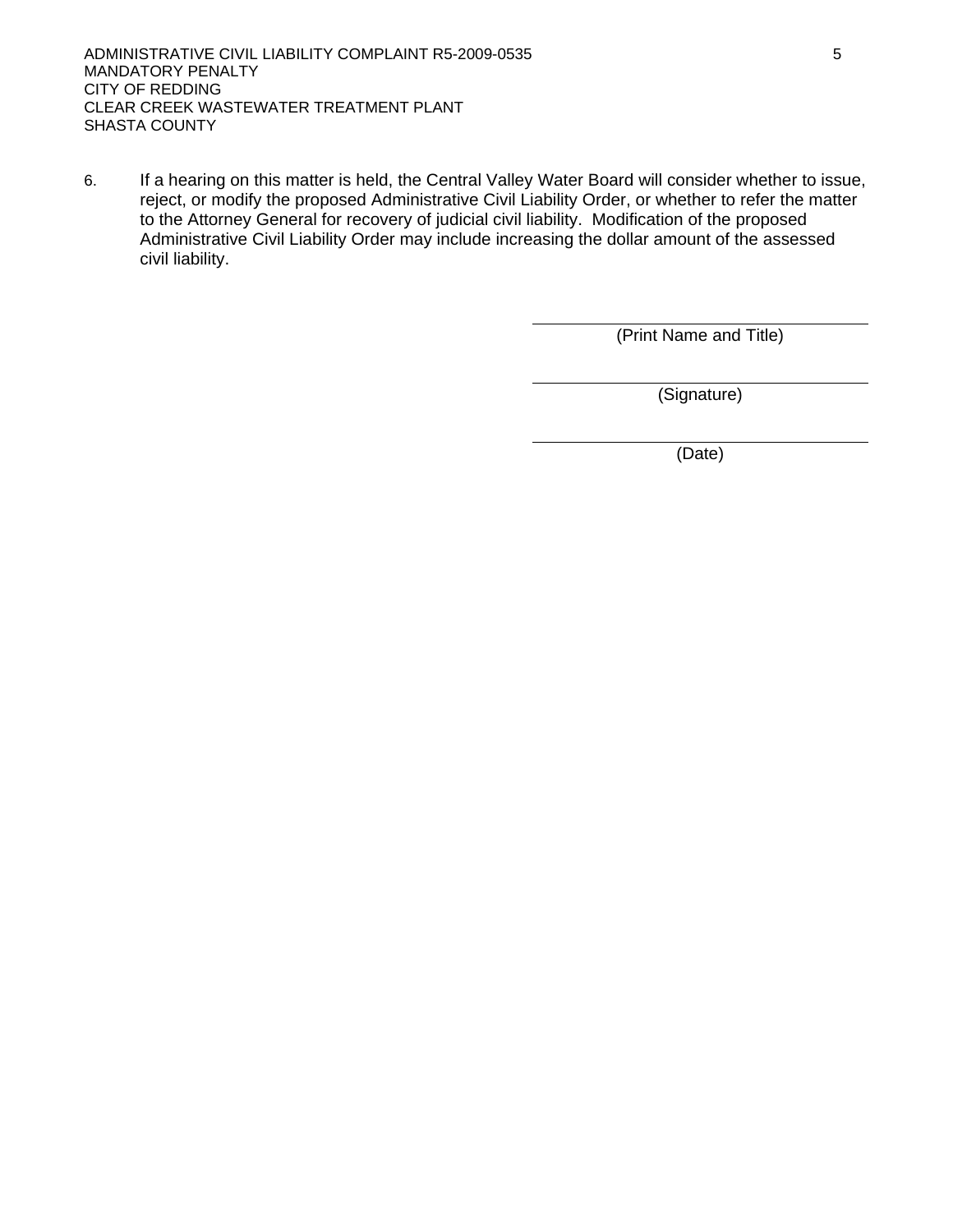Central Valley Regional Water Quality Control Board

## PROPOSED DRAFT HEARING PROCEDURE FOR ADMINISTRATIVE CIVIL LIABILITY COMPLAINT R5-2009-0535

## ISSUED TO CITY OF REDDING CLEAR CREEK WASTEWATER TREATMENT PLANT SHASTA COUNTY

## SCHEDULED FOR 13/14 AUGUST 2009

PLEASE READ THIS HEARING PROCEDURE CAREFULLY. FAILURE TO COMPLY WITH THE DEADLINES AND OTHER REQUIREMENTS CONTAINED HEREIN MAY RESULT IN THE EXCLUSION OF YOUR DOCUMENTS AND/OR TESTIMONY.

## **Background**

The Assistant Executive Officer has issued an Administrative Civil Liability (ACL) Complaint pursuant to California Water Code (CWC) section 13323 to the City of Redding ("Discharger"), alleging that it has violated CWC section 13385 by exceeding effluent limits contained in Order R5-2003-0130. The Complaint proposes that an administrative civil liability in the amount of twelve thousand dollars (\$12,000) be imposed. A hearing is currently scheduled to be held before the Central Valley Water Board during its 13/14 August 2009 meeting.

## **Purpose of Hearing**

The purpose of the hearing is to consider relevant evidence and testimony regarding the ACL Complaint. At the hearing, the Central Valley Water Board will consider whether to issue an administrative civil liability order assessing the proposed liability, or a higher or lower amount, or reject the proposed liability. The public hearing on 13/14 August 2009 will commence at 8:30 a.m. or as soon thereafter as practical, or as announced in the Central Valley Water Board meeting agenda. The meeting will be held at 11020 Sun Center Drive, Suite 200, Rancho Cordova, California.

An agenda for the meeting will be issued at least ten days before the meeting and posted on the Central Valley Water Board's web page at:

http://www.waterboards.ca.gov/centralvalley/board\_info/meetings.

#### **Hearing Procedures**

The hearing will be conducted in accordance with this Hearing Procedure. This proposed draft version of the Hearing Procedure has been prepared by the Prosecution Team, and is subject to revision and approval by the Central Valley Water Board's Advisory Team. A copy of the general procedures governing adjudicatory hearings before the Central Valley Water Board may be found at California Code of Regulations, title 23, section 648 et seq., and is available at http://www.waterboards.ca.gov or upon request. In accordance with Section 648,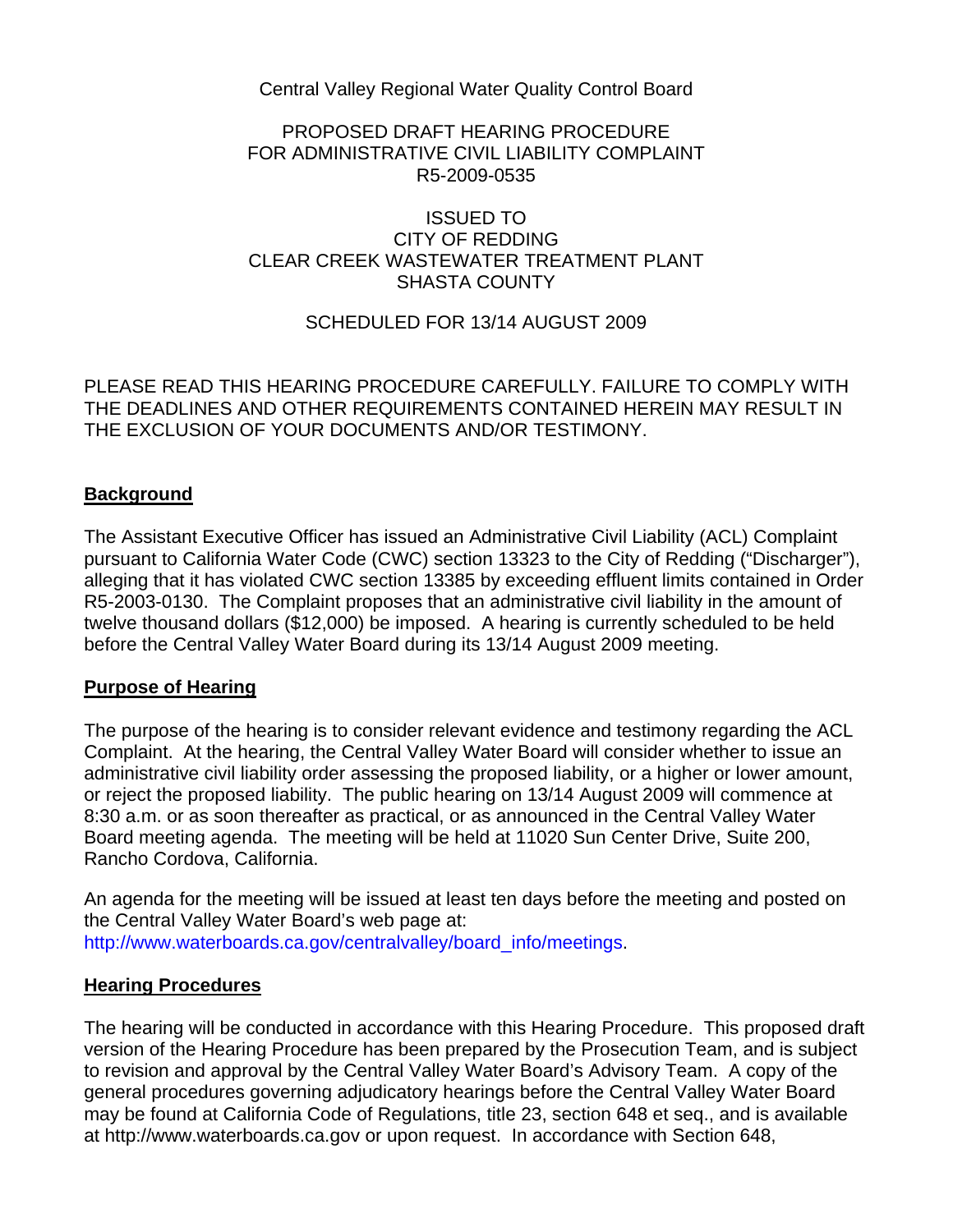subdivision (d), any procedure not provided by this Hearing Procedure is deemed waived. Except as provided in Section 648 and herein, subdivision (b), Chapter 5 of the Administrative Procedures Act (commencing with Gov't Code § 11500) does not apply to this hearing.

THE PROCEDURES AND DEADLINES HEREIN MAY BE AMENDED BY THE ADVISORY TEAM IN ITS DISCRETION. **ANY OBJECTIONS TO THE HEARING PROCEDURE MUST BE RECEIVED BY THE CENTRAL VALLEY WATER BOARD'S ADVISORY TEAM NO LATER THAN 28 May 2009, OR THEY WILL BE WAIVED.** THESE DRAFT HEARING PROCEDURES WILL BECOME FINAL AT 5:00 P.M. ON **28 May 2009** IF NO PARTY SUBMITS TIMELY OBJECTION(S), OR AS OTHERWISE DIRECTED BY THE ADVISORY TEAM. FAILURE TO COMPLY WITH THE DEADLINES AND REQUIREMENTS CONTAINED HEREIN MAY RESULT IN THE EXCLUSION OF DOCUMENTS AND/OR TESTIMONY.

# **Hearing Participants**

Participants in this proceeding are designated as either "parties" or "interested persons." Designated parties to the hearing may present evidence and cross-examine witnesses and are subject to cross-examination. Interested persons may present non-evidentiary policy statements, but may not cross-examine witnesses and are not subject to cross-examination. Interested persons generally may not present evidence (e.g., photographs, eye-witness testimony, monitoring data). Both designated parties and interested persons may be asked to respond to clarifying questions from the Central Valley Water Board, staff or others, at the discretion of the Central Valley Water Board.

The following participants are hereby designated as parties in this proceeding:

- 1. Central Valley Water Board Prosecution Team
- 2. The City of Redding, referred to as the Discharger

# **Requesting Designated Party Status**

Persons who wish to participate in the hearing as a designated party must request party status by submitting a request in writing (with copies to the existing designated parties) so that it is received no later than 5 p.m. on **2 June 2009** to Lori Okun (contact information listed below). The request shall include an explanation of the basis for status as a designated party (i.e., how the issues to be addressed in the hearing and the potential actions by the Central Valley Water Board affect the person), the information required of designated parties as provided below, and a statement explaining why the party or parties designated above do not adequately represent the person's interest. Any opposition to the request must be received by the Advisory Team, the person requesting party status, and all other parties by 5 p.m. on **5 June 2009**. The parties will be notified by 5 p.m. on **9 June 2009** whether the request has been granted or denied.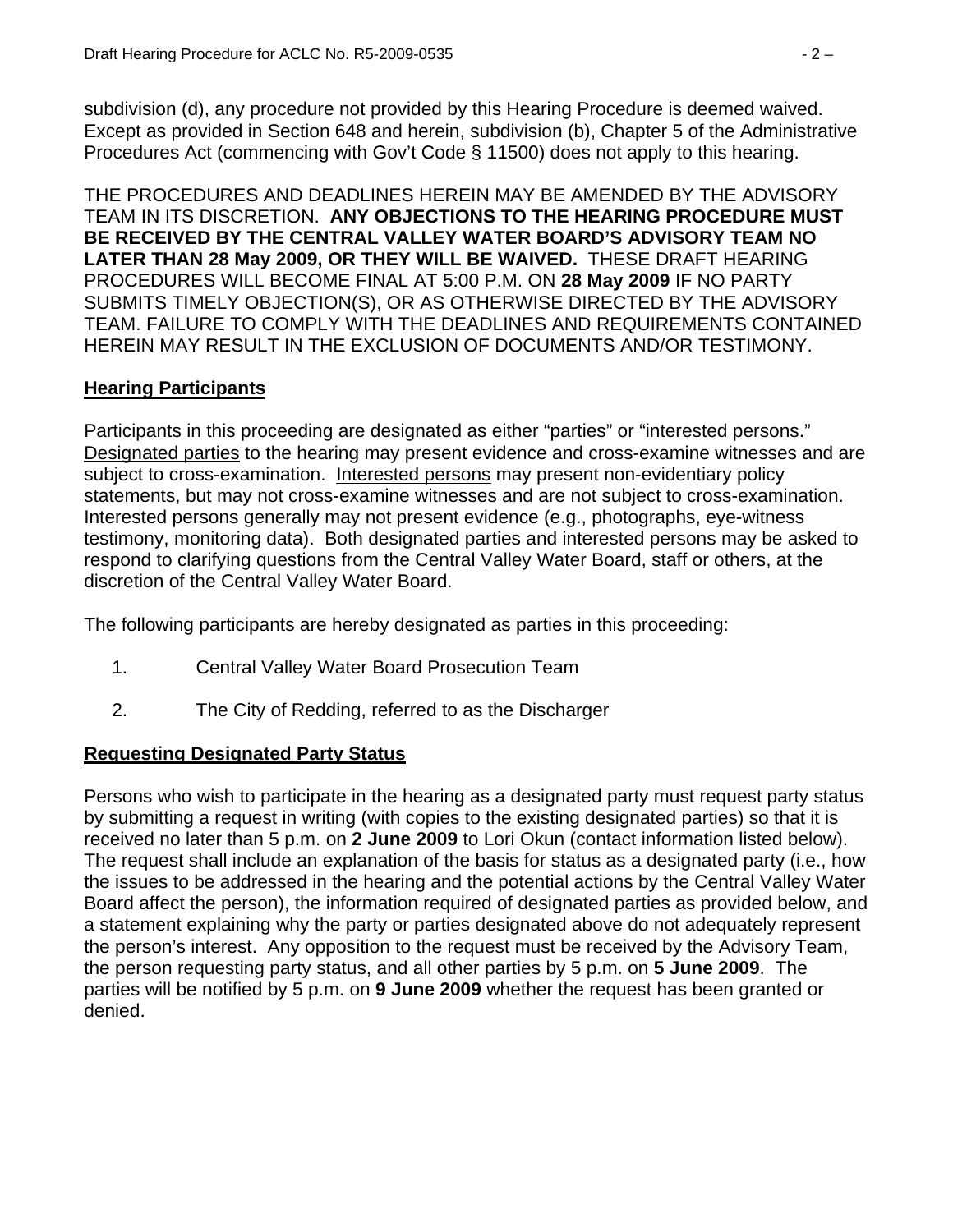### **Primary Contacts**

#### **Advisory Team:**

Ken Landau, Assistant Executive Officer 11020 Sun Center Drive, Suite 200 Rancho Cordova, CA 95670 Phone: (916) 464-4726; fax: (916) 464-4758 klandau@waterboards.ca.gov

Lori Okun, Senior Staff Counsel State Water Resources Control Board, Office of Chief Counsel 1001 I Street Sacramento, CA 95814 Phone: (916) 341-5165; fax: (916) 341-5199 lokun@waterboards.ca.gov

### **Prosecution Team:**

James Pedri, Assistant Executive Officer George Day, Senior Water Resource Control Engineer Bryan Smith, Senior Water Resource Control Engineer Stacy Gotham, Water Resource Control Engineer 415 Knollcrest Drive, Suite 100, Redding, California 96002 Phone: (530) 224-4845 sgotham@waterboards.ca.gov

Patrick Pulupa, Staff Counsel State Water Resources Control Board, Office of Chief Counsel 1001 I Street Sacramento, CA 95814 Phone: (916) 341-5189; fax: (916) 341-5199 ppulupa@waterboards.ca.gov

#### **Discharger:**

Mr. Kurt Starman, City Manager City of Redding P.O. Box 496071 Redding, CA 96049-6071

#### **Separation of Functions**

To help ensure the fairness and impartiality of this proceeding, the functions of those who will act in a prosecutorial role by presenting evidence for consideration by the Central Valley Water Board (Prosecution Team) have been separated from those who will provide advice to the Central Valley Water Board (Advisory Team). Members of the Advisory Team are: Ken Landau, Assistant Executive Officer; and Lori Okun, Senior Staff Counsel. Members of the Prosecution Team are: Jim Pedri, Assistant Executive Officer; George Day, Senior Water Resource Control Engineer; Bryan smith Senior Water Resource Control Engineer, Stacy Gotham, Water Resource Control Engineer; and Patrick Pulupa, Staff Counsel. Any members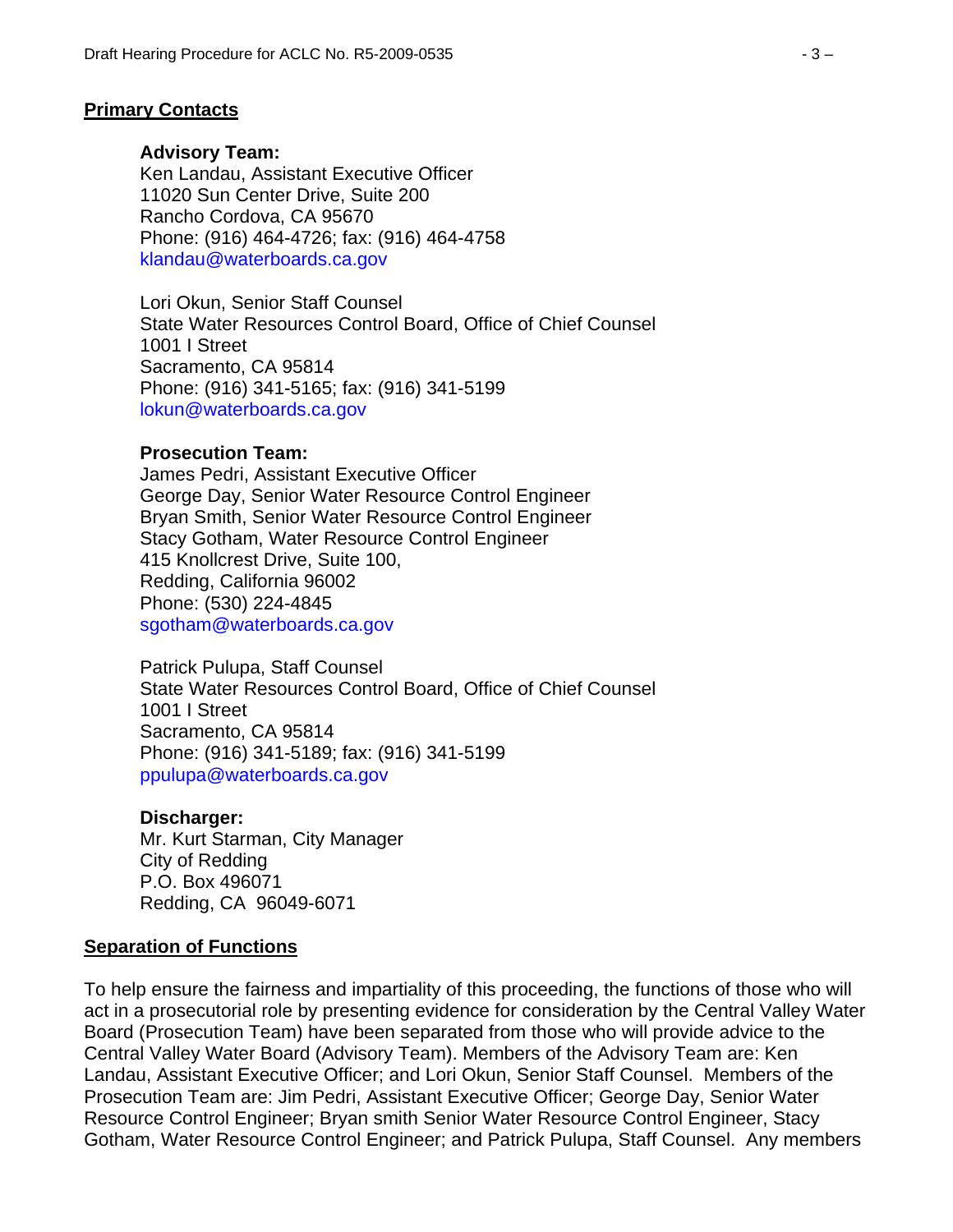of the Advisory Team who normally supervise any members of the Prosecution Team are not acting as their supervisors in this proceeding, and vice versa. Members of the Prosecution Team have acted as advisors to the Central Valley Water Board in other, unrelated matters, but they are not advising the Central Valley Water Board in this proceeding. Members of the Prosecution Team have not had any ex parte communications with the members of the Central Valley Water Board or the Advisory Team regarding this proceeding.

# **Ex Parte Communications**

The designated parties and interested persons are forbidden from engaging in ex parte communications regarding this matter with members of the Advisory Team or members of the Central Valley Water Board. An ex parte contact is any written or verbal communication pertaining to the investigation, preparation or prosecution of the ACL Complaint between a member of a designated party or interested person on the one hand, and a Central Valley Water Board member or an Advisory Team member on the other hand, unless the communication is copied to all other designated parties (if written) or made in a manner open to all other designated parties (if verbal). Communications regarding non-controversial procedural matters are not ex parte contacts and are not restricted. Communications among one or more designated parties and interested persons themselves are not ex parte contacts.

# **Hearing Time Limits**

To ensure that all participants have an opportunity to participate in the hearing, the following time limits shall apply: each designated party shall have a combined 25 minutes to present evidence (including evidence presented by witnesses called by the designated party), crossexamine witnesses (if warranted), and provide a closing statement; and each interested person shall have 3 minutes to present a non-evidentiary policy statement. Participants with similar interests or comments are requested to make joint presentations, and participants are requested to avoid redundant comments. Participants who would like additional time must submit their request to the Advisory Team so that it is received no later than ten days after all of the evidence has been received. Additional time may be provided at the discretion of the Advisory Team (prior to the hearing) or the Central Valley Water Board Chair (at the hearing) upon a showing that additional time is necessary.

# **Submission of Evidence and Policy Statements**

The following information must be submitted in advance of the hearing:

- 1. All evidence (other than witness testimony to be presented orally at the hearing) that the Designated Party would like the Central Valley Water Board to consider. Evidence and exhibits already in the public files of the Central Valley Board may be submitted by reference as long as the exhibits and their location are clearly identified in accordance with California Code of Regulations, title 23, section 648.3.
- 2. All legal and technical arguments or analysis.
- 3. The name of each witness, if any, whom the designated party intends to call at the hearing, the subject of each witness' proposed testimony, and the estimated time required by each witness to present direct testimony.
- 4. The qualifications of each expert witness, if any.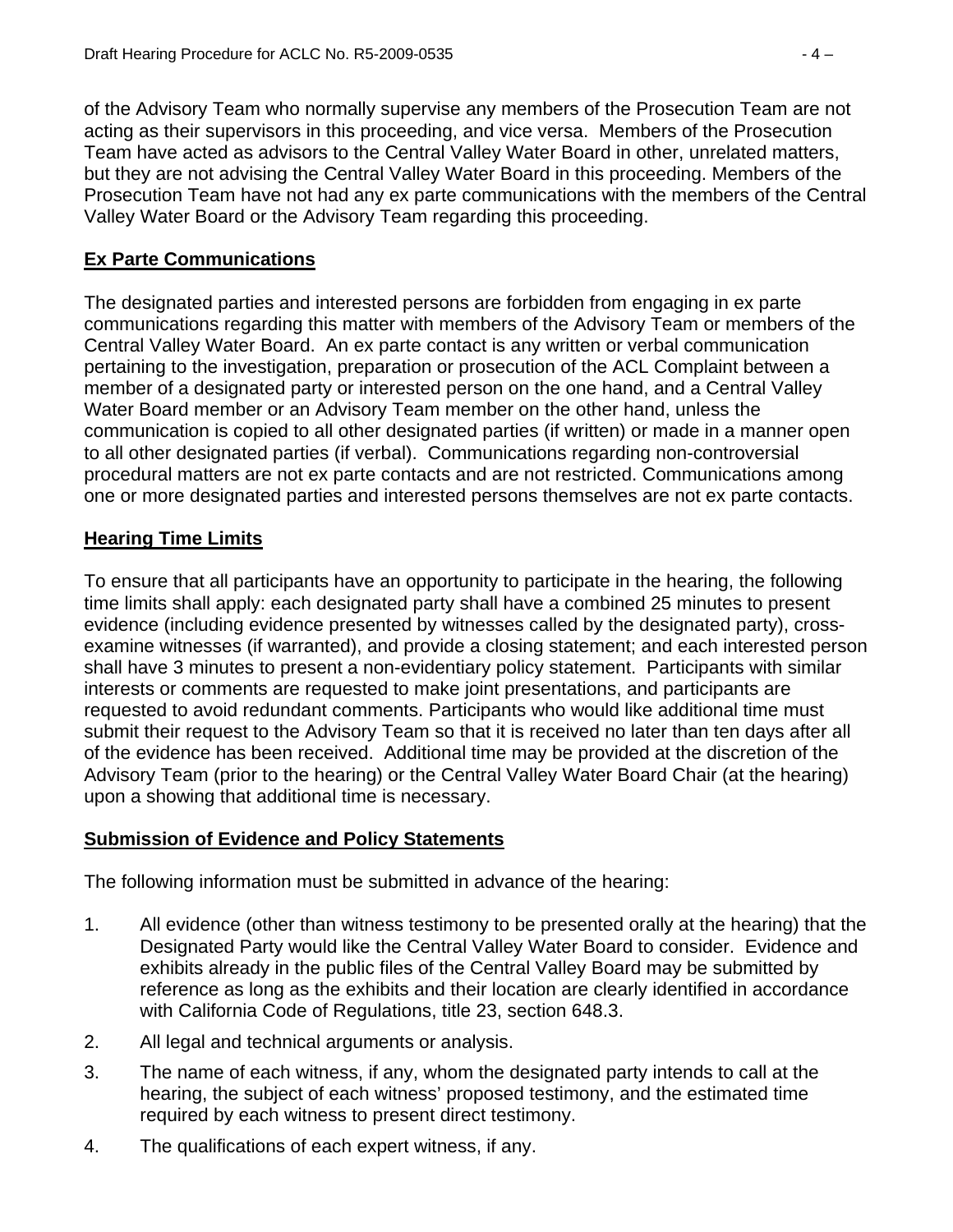The evidence upon which the Complaint is based will have been entered into the administrative file at the time the Complaint is issued. However, the Prosecution Team may submit additional evidence into the administrative file until 5 p.m. on **8 June 2009** The Board's Advisory Team, all other Designated Parties, and all Interested Parties will be notified if additional evidence is added to the file, and will be provided with copies of the additional evidence. Should the Prosecution Team require witnesses to provide direct testimony at the Hearing, the Prosecution Team will provide the Board's Advisory Team, all other Designated Parties, and all Interested Parties with the information contained in items 3 and 4, above, by 5 p.m. on **5 June 2009**.

The remaining designated parties shall submit 11 hard copies and one electronic copy of the information described in items 1 through 4 above to Ken Landau so that they are received no later than 5 p.m. on **22June 2009** addition to the foregoing, each designated party shall send (1) one copy of the above information to each of the other designated parties by 5 p.m. on the deadline specified above. The Designated Parties should submit all rebuttal evidence to Ken Landau no later than 5 p.m. on **21July 2009** in order to allow all parties to consider all evidence prior to the hearing. "Rebuttal evidence" is limited to evidence that is offered to disprove or contradict evidence presented by an opposing party.

If the total amount of information submitted by any party is less than 15 pages, that party may submit the information by email, rather than in writing. In addition to the foregoing, each designated party shall send (1) one copy of the above information to each of the other designated parties by 5 p.m. on the deadline specified above.

Interested persons who would like to submit written non-evidentiary policy statements are encouraged to submit them to the Advisory Team as early as possible. Interested persons do not need to submit written comments in order to speak at the hearing.

In accordance with California Code of Regulations, title 23, section 648.4, the Central Valley Water Board endeavors to avoid surprise testimony or evidence. Absent a showing of good cause and lack of prejudice to the parties, the Central Valley Water Board may exclude evidence and testimony that is not submitted in accordance with this Hearing Procedure. Excluded evidence and testimony will not be considered by the Central Valley Water Board and will not be included in the administrative record for this proceeding. Power Point and other visual presentations may be used at the hearing, but their content may not exceed the scope of other submitted written material. Additionally, any witness who has submitted written testimony for the hearing shall appear at the hearing and affirm that the written testimony is true and correct, and shall be available for cross-examination.

# **Evidentiary Documents and File**

The Complaint and related evidentiary documents are on file and may be inspected or copied at the Central Valley Water Board office at 415 Knollcrest Drive, Suite 100, Redding. This file shall be considered part of the official administrative record for this hearing. Other submittals received for this proceeding will be added to this file and will become a part of the administrative record absent a contrary ruling by the Central Valley Water Board's Chair. Many of these documents are also posted on-line at

http://www.waterboards.ca.gov/centralvalley/. Although the web page is updated regularly, to assure access to the latest information, you may contact Stacy Gotham (530) 224-4845.